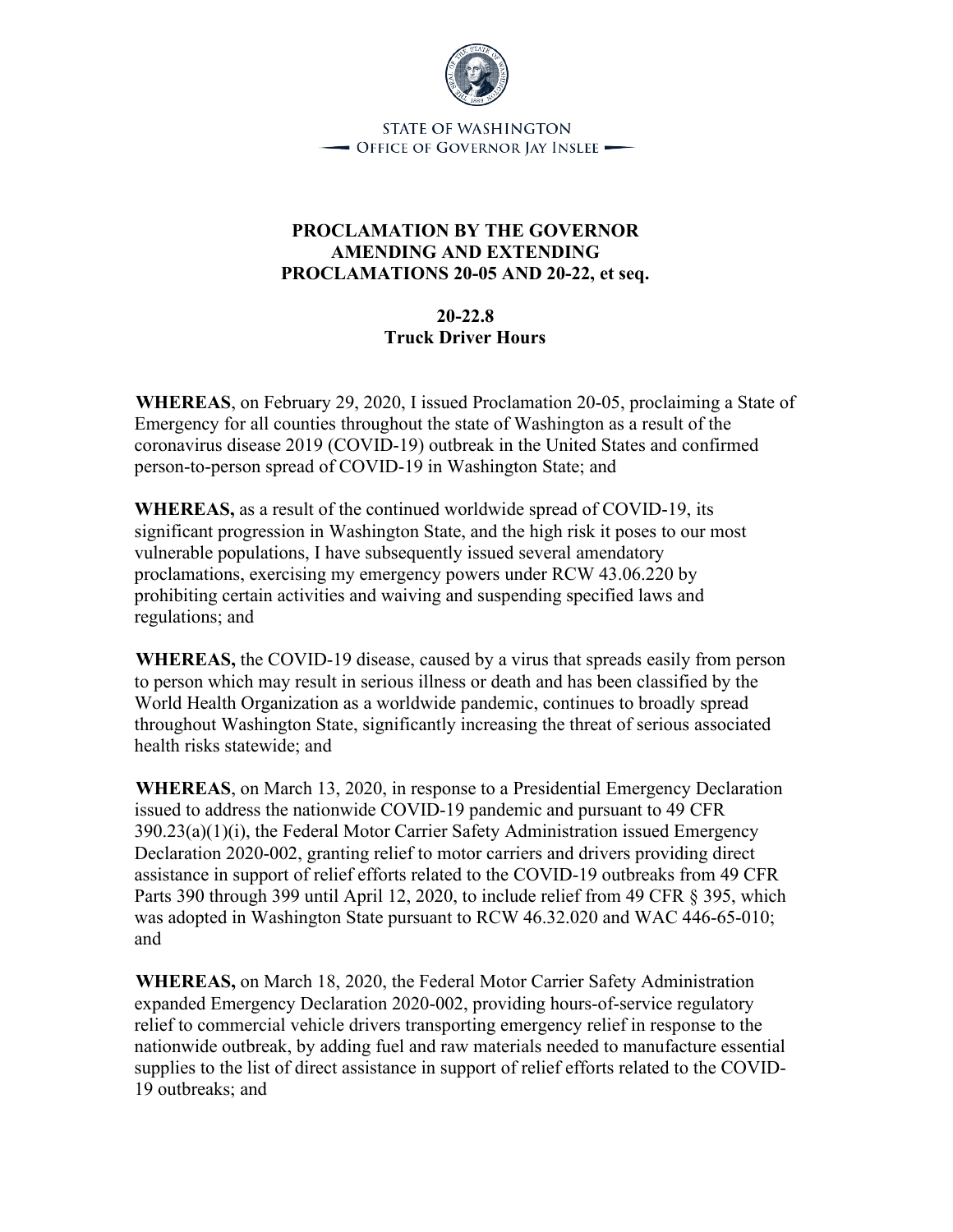**WHEREAS,** on April 8, 2020, the Federal Motor Carrier Safety Administration extended the exemptions granted in Emergency Declaration 2020-002 from 49 CFR Parts 390 through 399 through May 15, 2020, and expanded its application to include liquefied gases to be used in refrigeration or cooling systems, while also placing specific restrictions and limitations on its application; and

**WHEREAS,** on May 13, 2020, the Federal Motor Carrier Safety Administration again extended the exemptions in Emergency Declaration 2020-002 from 49 CFR Parts 390 through 399 through June 14, 2020, including its expanded applications and limitations; and

**WHEREAS,** on June 8, 2020, the Federal Motor Carrier Safety Administration again extended the exemptions in Emergency Declaration 2020-002 from 49 CFR Parts 390 through 399 through July 14, 2020, while reducing the categories of transportation covered by the exemptions to livestock feed, medical and pharmaceutical supplies related to COVID-19, and community and personal protective equipment materials related to COVID-19; and

**WHEREAS,** on July 13, 2020, the Federal Motor Carrier Safety Administration again extended the exemptions in Emergency Declaration 2020-002 (as modified) from 49 CFR Parts 390 through 399 through August 14, 2020; and

**WHEREAS,** on August 11, 2020, the Federal Motor Carrier Safety Administration again extended the exemptions in Emergency Declaration 2020-002 from 49 CFR Parts 390 through 399 through September 14, 2020, and because of current conditions, reinstated emergency relief for emergency restocking of food, paper products and other groceries at distribution centers or stores; and

**WHEREAS,** on September 11, 2020, the Federal Motor Carrier Safety Administration again extended the exemptions in Emergency Declaration 2020-002 (as modified) from 49 CFR Parts 390 through 399 through the earlier of December 31, 2020 or the revocation of the federally-declared COVID-19 national emergency; and

**WHEREAS,** on December 2, 2020, the Federal Motor Carrier Safety Administration again extended the exemptions in Emergency Declaration 2020-002 from 49 CFR Parts 390 through 399 through the earlier of February 28, 2021, or the revocation of the federally-declared COVID-19 national emergency, and expanded its application to include transportation of vaccines, constituent products, and medical supplies and equipment including ancillary supplies/kits for the administration of vaccines, related to the prevention of COVID-19, while continuing to impose specific restrictions and limitations on its application; and

**WHEREAS,** on February 17, 2021, the Federal Motor Carrier Safety Administration again extended the exemptions in Emergency Declaration 2020-002 from 49 CFR Parts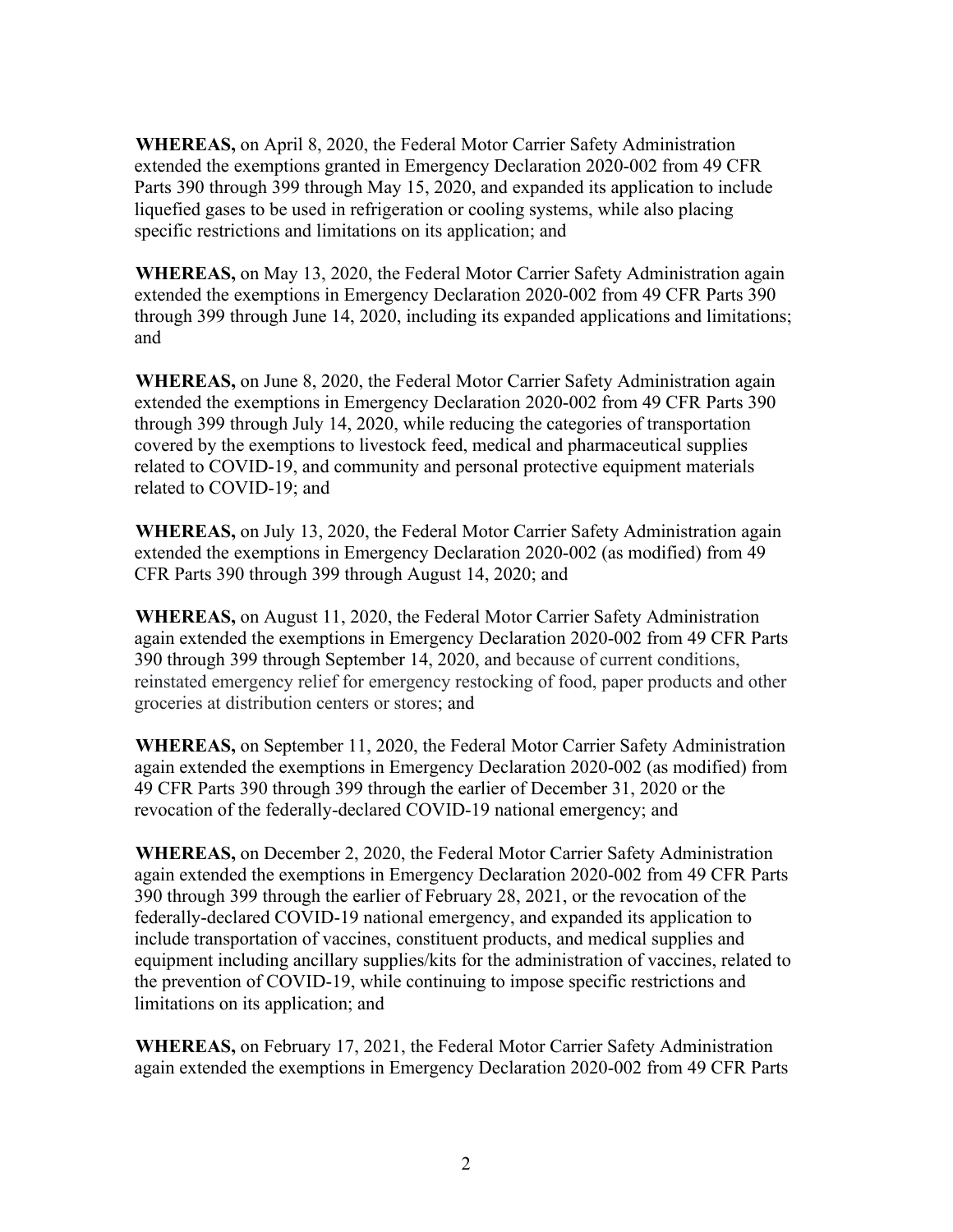390 through 399 through the earlier of May 31, 2021, or the revocation of the federallydeclared COVID-19 national emergency; and

**WHEREAS,** I have issued Proclamations 20-22, et seq., providing and modifying exemptions from Washington state regulations and rules as necessary to maintain consistency between federal and state regulations affecting commercial vehicle drivers transporting emergency relief in response to the nationwide coronavirus (COVID-19); and

**WHEREAS,** maintaining a steady supply of livestock feed, vaccines and other medical and pharmaceutical supplies related to COVID-19, community and personal protective equipment materials, and food, paper products and other groceries continues to be essential to COVID-19 emergency relief efforts and public health and safety throughout the State; and

**WHEREAS,** the transportation industry continues to experience driver shortages, related in varying degrees to the closure of schools, continued virus exposures and infections, and the unavailability of childcare, and the significant increase in the demand for and shortages of many essential services and supplies throughout Washington State; and

**WHEREAS,** the worldwide COVID-19 pandemic and its progression in Washington State continue to threaten the life and health of our people as well as the economy of Washington State, and remain a public disaster affecting life, health, property or the public peace; and

**WHEREAS**, the Washington State Department of Health continues to maintain a Public Health Incident Management Team in coordination with the State Emergency Operations Center and other supporting State agencies to manage the public health aspects of the incident; and

**WHEREAS**, the Washington State Military Department Emergency Management Division, through the State Emergency Operations Center, continues coordinating resources across State government to support the Department of Health and local health officials in alleviating the impacts to people, property, and infrastructure, and continues coordinating with the Department of Health in assessing the impacts and long-term effects of the incident on Washington State and its people.

**NOW, THEREFORE,** I, Jay Inslee, Governor of the state of Washington, as a result of the above-noted situation, and under RCW 38.08, 38.52 and 43.06, do hereby proclaim that a State of Emergency continues to exist in all counties of Washington State, that Proclamation 20-05 and all amendments thereto remain in effect, and that Proclamations 20-22, et seq., to include those exemptions from and limitations on the driver hours of service rules set forth in 49 CFR § 395, adopted pursuant to RCW 46.32.020 and WAC 446-65-010, and as provided in the February 17, 2021, order of the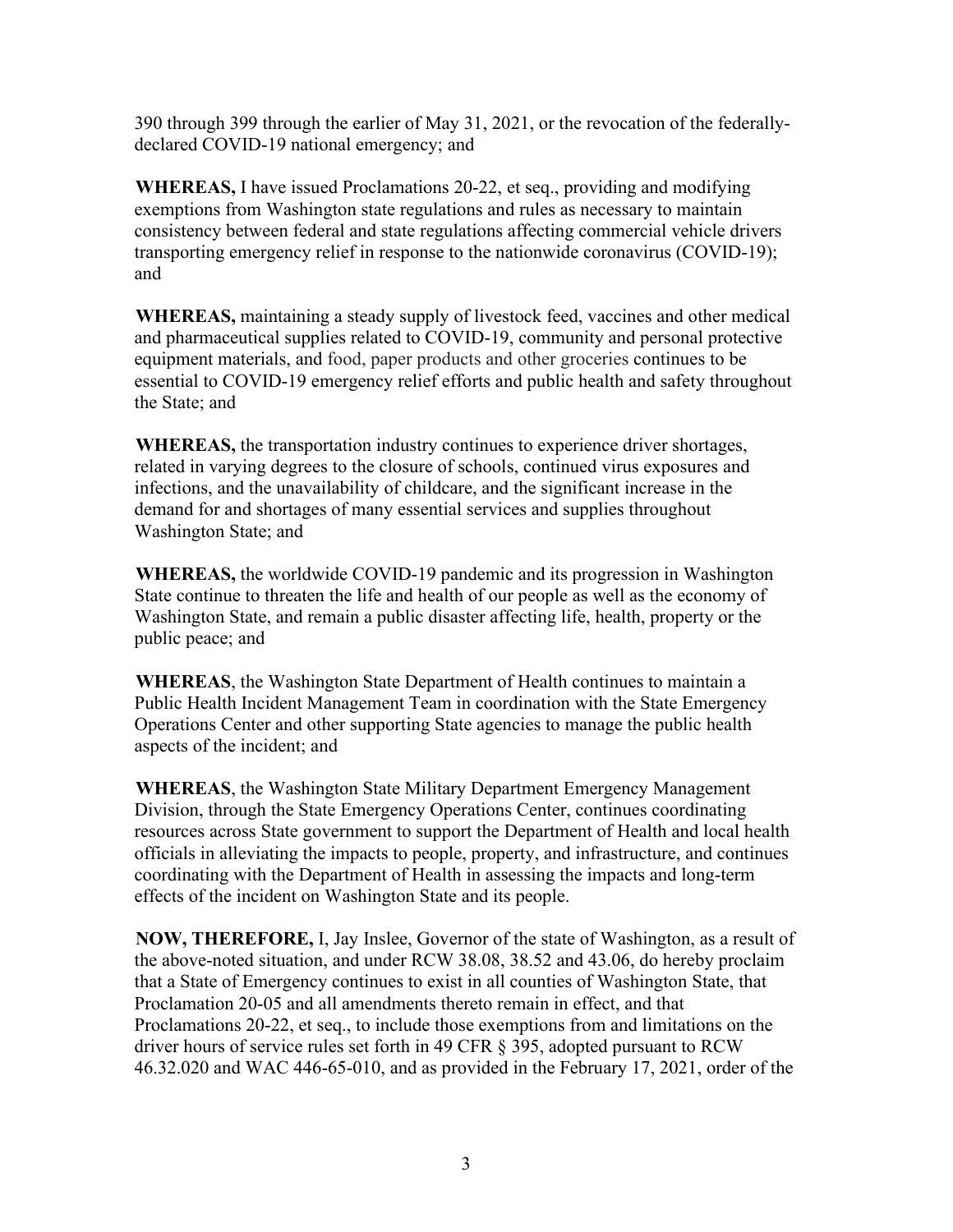Federal Motor Carrier Safety Administration, are extended until the earlier of 11:59 p.m. on May 31, 2021, or the end of the COVID-19 pandemic emergency.

**FURTHERMORE**, to restate and clarify application of the Federal Motor Carrier Safety Administration Emergency Declaration 2020-002, issued initially on March 13, 2020, and most recently amended on February 17, 2021, motor carriers and drivers of commercial motor vehicles in Washington State collecting or delivering the following goods are providing emergency relief during an emergency under 49 CFR § 390.23 and are providing direct assistance under the February 17, 2021, order of the Federal Motor Carrier Safety Administration, and, therefore, are exempt from application of the driver hours of service rules in 49 CFR § 395, adopted pursuant to RCW 46.32.020 and WAC 446-65-010 until 11:59 p.m. on May 31, 2021:

- (1) Livestock and livestock feed;
- (2) Medical supplies and equipment related to the testing, diagnosis and treatment of COVID-19;
- (3) Vaccines, constituent products, and medical supplies and equipment including ancillary supplies/kits for the administration of vaccines, related to the prevention of COVID-19;
- (4) Supplies and equipment necessary for community safety, sanitation, and prevention of community transmission of COVID-19 such as masks, gloves, hand sanitizer, soap and disinfectants; and
- (5) Food, paper products and other groceries for emergency restocking of distribution centers or stores.

The exemptions contained in this proclamation do not apply to routine commercial deliveries or to mixed loads with a nominal quantity of qualifying emergency relief added for the purpose of qualifying for such exemptions.

I again direct that the plans and procedures of the *Washington State Comprehensive Emergency Management Plan* be implemented throughout State government. State agencies and departments are directed to continue utilizing state resources and doing everything reasonably possible to support implementation of the *Washington State Comprehensive Emergency Management Plan* and to assist affected political subdivisions in an effort to respond to and recover from the COVID-19 pandemic.

I continue to order into active state service the organized militia of Washington State to include the National Guard and the State Guard, or such part thereof as may be necessary in the opinion of The Adjutant General to address the circumstances described above, to perform such duties as directed by competent authority of the Washington State Military Department in addressing the outbreak. Additionally, I continue to direct the Department of Health, the Washington State Military Department Emergency Management Division, and other agencies to identify and provide appropriate personnel for conducting necessary and ongoing incident related assessments.